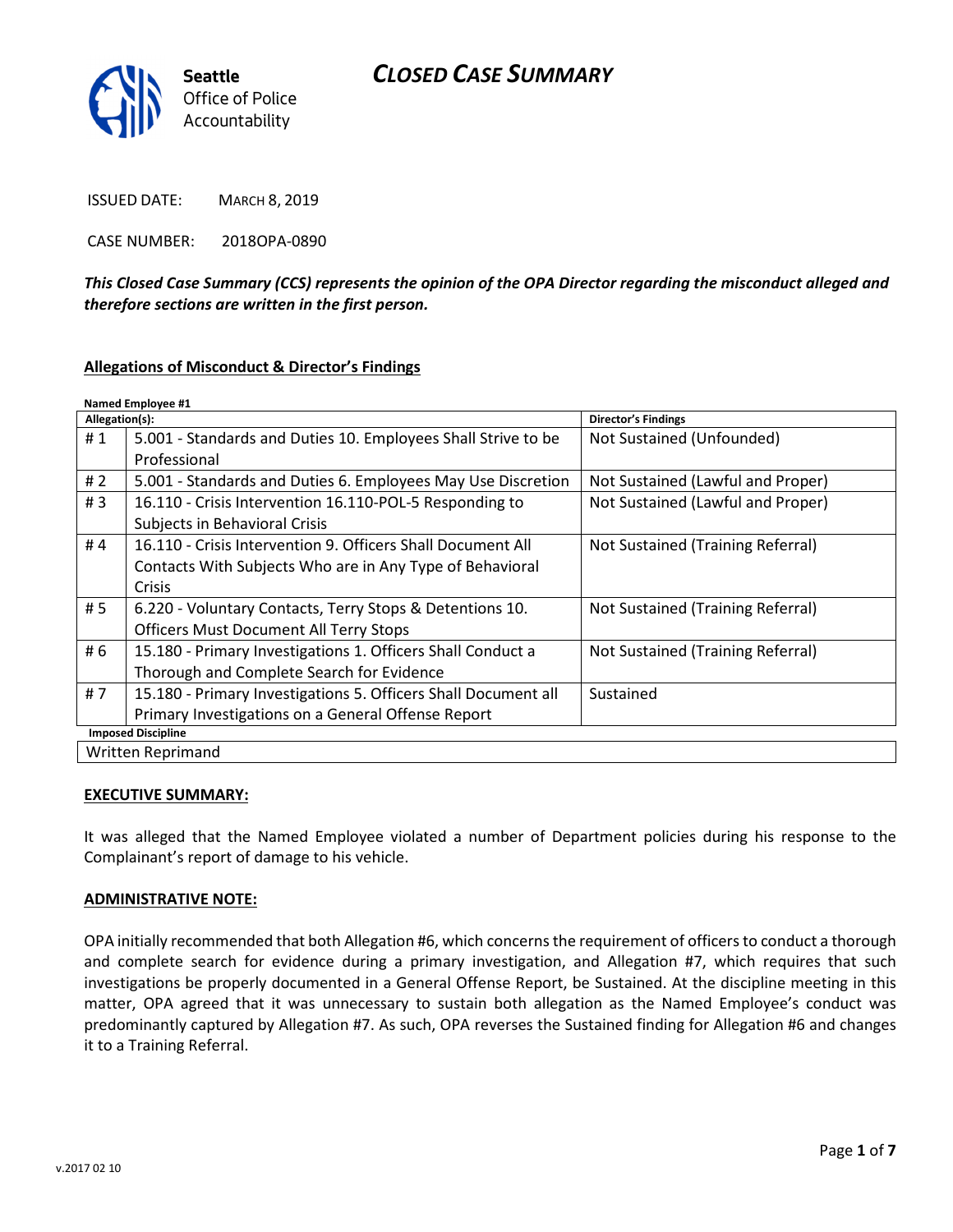Seattle Office of Police Accountability

# CLOSE CASE SUMMARY

OPA CASE NUMBER: 2018OPA-0890

#### STATEMENT OF FACTS:

Employees of a Macy's store reported that a woman, who was later identified as the Subject, was engaging in various criminal conduct. The call was updated to reflect that the Complainant reported that the Subject was "messing" with his vehicle and trying to get inside. He stated that officers had been to the scene several other times but "didn't do shit." The Complainant further reported that the Subject was asking for a bat in order to hit people.

NE#1 was dispatched to the scene. He spoke with the Complainant, whose truck was parked on the sidewalk by the store loading dock. The Complainant began to tell NE#1 what had occurred and, while he was doing so, NE#1 asked him why his truck was parked on the sidewalk. The Complainant stated that he had permission to do so from the dock master. NE#1 stated that the dock master did not have the authority to permit that. NE#1 asked the Complainant whether the Subject broke the vehicle door "or did you actually pull that off?" The Complainant stated that he saw the Subject pull his door handle and then observed a piece of the door on the ground. The Complainant told NE#1 that a security guard, who was standing nearby, had seen this occur. NE#1 spoke to the security guard, who said that he observed the Subject try to open the door but could not confirm that she broke it.

NE#1 and the Complainant engaged in a further interaction during which the Complainant asserted that the officers had been to the scene on three previous occasions that day in response to the Complainant but "haven't done shit." NE#1 responded that it was not as easy as the Complainant suggested and that he could not just violate the Subject's rights. The Complainant disagreed but stated that he was not trying to get into a screaming match with NE#1. NE#1 replied: "that's what it sounds like you're trying to do." The Complainant stated that it had been reported that the Subject was pushing the security guards and threatening people with bats, but that the police still did not do anything. NE#1 said that this was not reported earlier. The Complainant then stated to NE#1: "no offense" but police are "all jokes." NE#1 said: "What's that supposed to mean? I'm a joke?" The Complainant referenced slow response times and a lack of law enforcement action taken regarding ongoing public drug use.

NE#1 explained that this was the fourth time he had dealt with the Subject. He stated that he understood the Complainant's frustration, but that there was insufficient evidence supporting the Subject's arrest, including a lack of witnesses. He stated that this was the case even though "she probably did it." NE#1 suggested to the Complainant that he move his car. He further apologized to the Complainant and they appeared to engage in a pleasant back and forth to conclude their interaction.

NE#1 then walked over to the security guards and spoke with them. None of them observed the Subject damage the Complainant's vehicle. NE#1 next made contact with the Subject. She was calm at that time; however, she also made statements that appeared to be nonsensical. She stated that she tried the handle of the Complainant's door to see if it was locked. NE#1 told her that if she tried the handle of another vehicle or building, she would be arrested. NE#1 again spoke with the security guards and told them to stop giving the Subject an audience. Two of the four security guards went inside. The other two continued to make their rounds.

NE#1 then returned to where the Complainant was standing and said that if he could definitively state that the Subject damaged his vehicle, he would remove her from the area. He again apologized to the Complainant and the Complainant responded that it was okay. NE#1 then left the scene.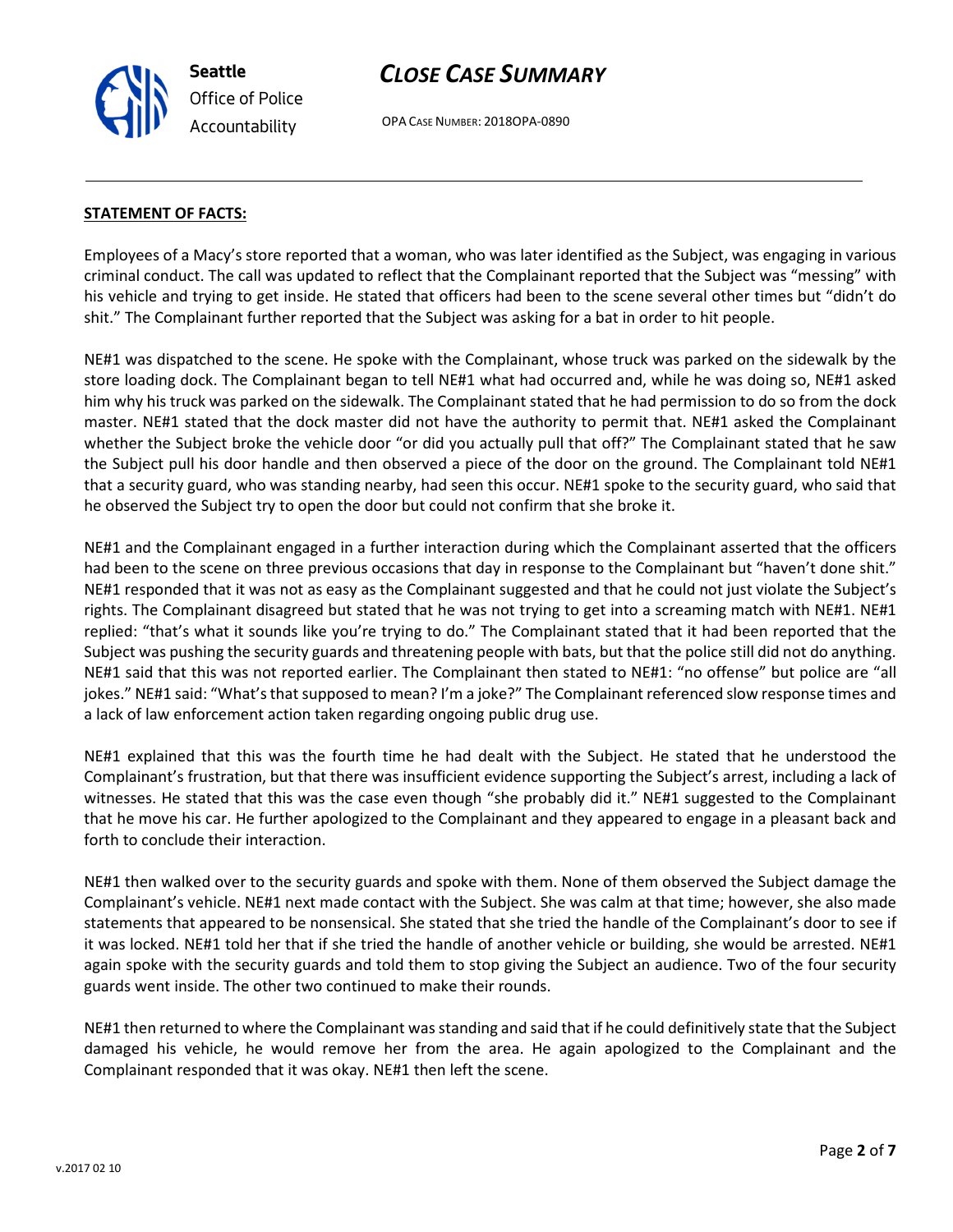

Seattle Office of Police Accountability

# CLOSE CASE SUMMARY

OPA CASE NUMBER: 2018OPA-0890

The Complainant later initiated this complaint with OPA. The Complainant again expressed his concern that no law enforcement action was taken towards the Complainant, including that she was not removed from the scene or arrested.

#### ANALYSIS AND CONCLUSIONS:

### Named Employee #1 - Allegations #1 5.001 - Standards and Duties 10. Employees Shall Strive to be Professional

At the outset of their interaction, NE#1 and the Complainant began to engage in a negative back and forth. This included NE#1 quickly admonishing the Complainant for parking on the sidewalk. The Complainant was irritated at the lack of law enforcement taken towards the Subject and NE#1 was defensive regarding that issue. The Complainant, at one point, said that police officers were all jokes, and NE#1 grew frustrated by that comment. Ultimately, NE#1 and the Complainant appeared to resolve their issues after NE#1 apologized to him twice and explained why he took no action.

SPD Policy 5.001-POL-10 requires that SPD employees "strive to be professional at all times." The policy further instructs that "employees may not engage in behavior that undermines public trust in the Department, the officer, or other officers." (SPD Policy 5.001-POL-10.) The policy further states the following: "Any time employees represent the Department or identify themselves as police officers or Department employees, they will not use profanity directed as an insult or any language that is derogatory, contemptuous, or disrespectful toward any person." (Id.) Lastly, the policy instructs Department employees to "avoid unnecessary escalation of events even if those events do not end in reportable uses of force." (Id.)

While NE#1's interaction with the Complainant was, at times, argumentative, NE#1 did not violate the Department's policy concerning professionalism. NE#1 was justified in being frustrated by some of the Complainant's comments. Notably, he did not yell at the Complainant, swear at him, or use any other contemptuous or derogatory terms towards him. Moreover, while NE#1 was clearly irritated, he later calmed down and, indeed, twice apologized. I find that this was commendable on NE#1's part.

For these reasons, I recommend that this allegation be Not Sustained – Unfounded.

## Recommended Finding: Not Sustained (Unfounded)

### Named Employee #1 - Allegation #2 5.001 - Standards and Duties 6. Employees May Use Discretion

As indicated in SPD Policy 5.001-POL-6, "[e]employees are authorized and expected to use discretion in a reasonable manner consistent with the mission of the department and duties of their office and assignment." This policy further states that "[t]he scope of discretion is proportional to the severity of the crime or public safety issue being addressed." (SPD Policy 5.001-POL-6.)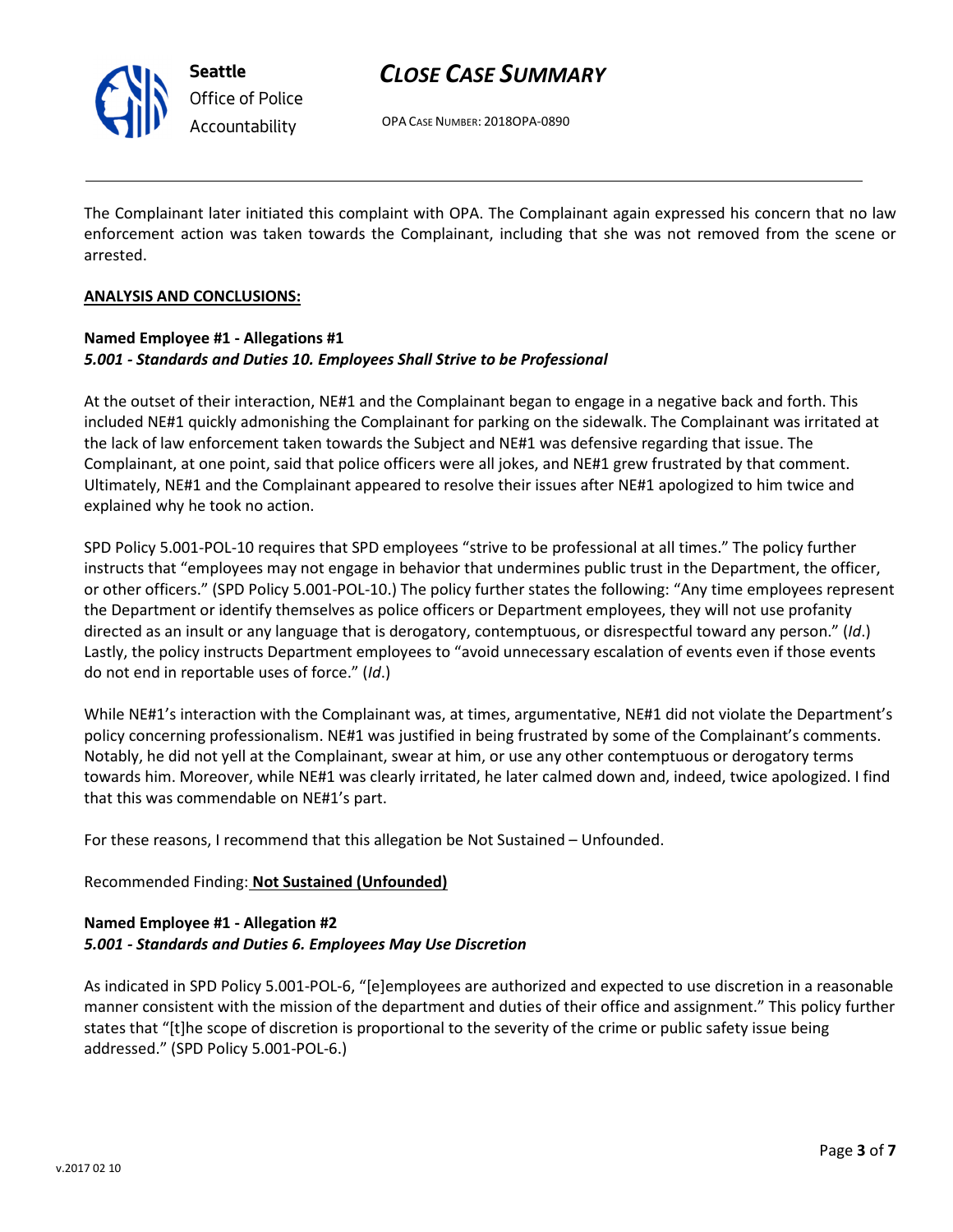



OPA CASE NUMBER: 2018OPA-0890

While OPA has concerns with NE#1's actions that are discussed more fully below, OPA finds that he did not abuse his discretion when he made the decision not to arrest the Subject. During his multiple responses to the calls concerning her conduct, he tried to offer her services and attempted to reason with her. During those interactions, the Subject did not seem clearly mentally unstable and was largely calm and compliant; however, her statements did not, at times, make sense. NE#1 ultimately found that there was insufficient probable cause to support arresting her or removing her from the vicinity. From OPA's review of the evidence, I cannot find that this was an improper decision. Stated differently, I cannot find that a reasonable officer in NE#1's place would not have made the same decision.

As such, I recommend that this allegation be Not Sustained – Lawful and Proper.

Recommended Finding: Not Sustained (Lawful and Proper)

#### Named Employee #1 - Allegation #3 16.110 - Crisis Intervention 16.110-POL-5 Responding to Subjects in Behavioral Crisis

SPD Policy 16.110-POL-5 concerns the response by SPD officers to subjects believed to be in behavioral crisis. The policy discusses the expectations for how officers are to approach such situations and includes guidance on arresting individuals in crisis, as well as on how and when to facilitate a hospitalization.

NE#1 confirmed that he had received the 40-hour crisis training. The video further established that he took the lead in interacting with the Subject and attempted to develop a rapport with her, which included offering her services that she rejected. NE#1 determined that, based on the evidence available to him and from his analysis of the Subject's demeanor, he did not have a basis to involuntarily hospitalize her. Moreover, she was not interested in a voluntary hospitalization. Lastly, NE#1 found that there was insufficient evidence to arrest her. As discussed in the context of Allegation #2, I cannot find that any of these decisions were unreasonable. I further do not conclude that these decisions and the course of action he ultimately chose were inconsistent with the requirements of this policy and the Department's expectations concerning how its officers will handle crisis situations.

As such, I recommend that this allegation be Not Sustained – Lawful and Proper.

## Recommended Finding: Not Sustained (Lawful and Proper)

#### Named Employee #1 - Allegations #4

## 16.110 - Crisis Intervention 9. Officers Shall Document All Contacts With Subjects Who are in Any Type of Behavioral Crisis

SPD Policy 16.110-POL-9 states that officers shall document all contacts with subjects who are in any type of behavioral crisis. Officers are expected to do so using a Crisis Template.

As discussed above, NE#1 had multiple contacts with the Complainant. He documented the first in both a General Offense Report and a Crisis Template. However, NE#1 did not generate a Crisis Template for any of the other contacts, even though the Subject continued to engage in the same concerning behavior.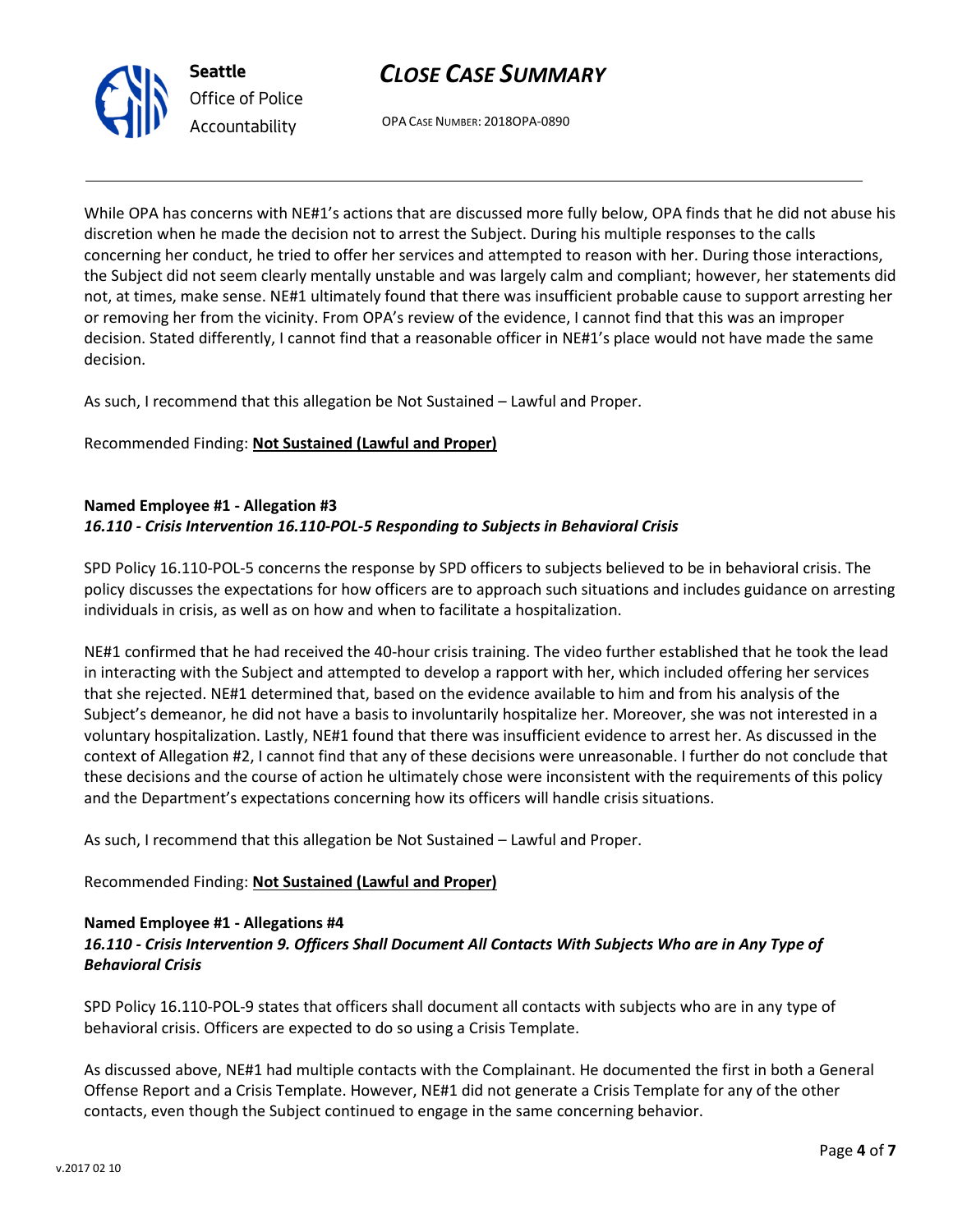# CLOSE CASE SUMMARY

OPA CASE NUMBER: 2018OPA-0890

At his OPA interview, NE#1 stated that he viewed all of the interactions with the Subject to be part of one overarching incident. However, he did not electronically link the cases to ensure that any officers who responded to the subsequent calls were aware of what had previously occurred.

OPA reads the policy to require documentation of "all" contacts with subjects in crisis. OPA disagrees with NE#1 that he was permitted to simply document the first contact and then not generate further reporting. Moreover, even if this was the case, NE#1 should have, at the very least, updated the initial Crisis Template to reflect the subsequent conducts.

This being said, I find that this is minor misconduct that it better remedied by additional training rather than a Sustained finding. As such, I recommend the below Training Referral.

• Training Referral: NE#1 should be retrained as to SPD Policy 16.110-POL-9 and, specifically, the requirement in that policy that "all" contacts with individuals in crisis be documented. NE#1 should be counseled concerning his failure to document all of his interactions with the Subject and should be reminded to do so in the future. This retraining and associated counseling should be documented and this documentation should be maintained in an appropriate database.

### Recommended Finding: Not Sustained (Training Referral)

#### Named Employee #1 - Allegation #5 6.220 - Voluntary Contacts, Terry Stops & Detentions 10. Officers Must Document All Terry Stops

SPD Policy 6.220-POL-10 requires that officers document all Terry stops using a Terry Template. Within the Terry Template, officers are instructed to "clearly articulate the objective facts they rely upon in determining reasonable suspicion." (SPD Policy 6.220-POL-10.)

Here, NE#1 generated a *Terry* Template for his first contact with the Subject; however, he did not do for the subsequent interactions. As with Allegation #4, NE#1 stated that this was one overarching incident and that the Terry Template that he generated covered all of the stops. Applying the same reasoning as above, I find that SPD policy required that NE#1 generated a Terry Template for each stop of the Subject. When he failed to do so, he technically acted contrary for policy. However, I recommend that he receive a Training Referral rather than a Sustained finding.

• Training Referral: NE#1 should be retrained as to SPD Policy 6.220-POL-10 and, specifically, the requirement in that policy that all detentions be documented in a Terry Template. NE#1 should be counseled concerning his failure to comply with this policy here and should be reminded to do so in the future. This retraining and associated counseling should be documented and this documentation should be maintained in an appropriate database.

Recommended Finding: Not Sustained (Training Referral)



Seattle Office of Police Accountability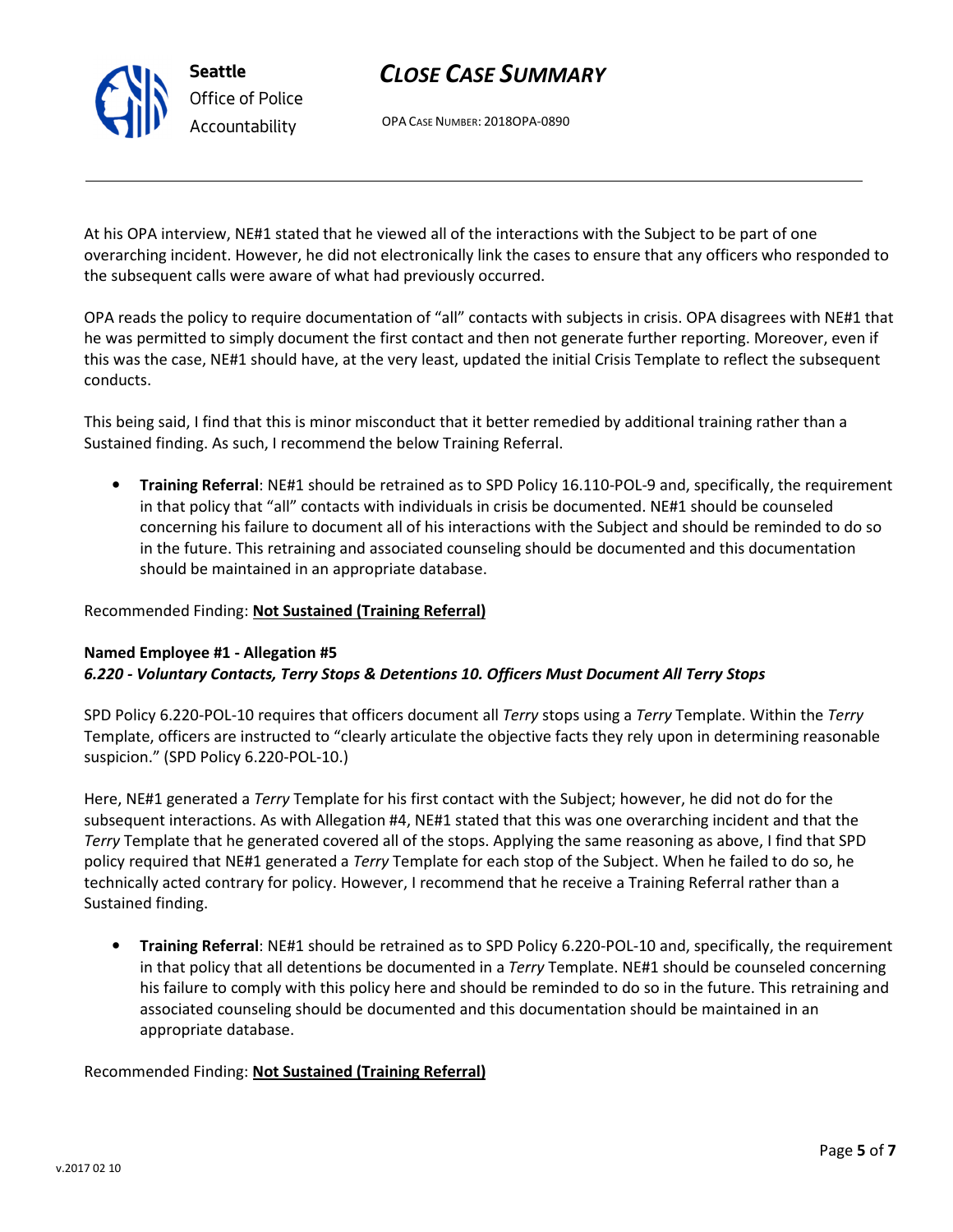# CLOSE CASE SUMMARY

OPA CASE NUMBER: 2018OPA-0890

### Named Employee #1 - Allegation #6 15.180 - Primary Investigations 1. Officers Shall Conduct a Thorough and Complete Search for Evidence

SPD Policy 15.180-POL-1 states that officers involved in a primary investigation are required to conduct a thorough and complete search for evidence. The policy further requires officers to collect evidence and states that only evidence that it impractical to collect shall be retained by the owner. (SPD Policy 15.180-POL-1.) Such evidence should be photographed. (Id.)

Here, NE#1 was aware that the Complainant was alleging that his car was damaged by the Subject. Further, the Complainant pointed out the broken piece to NE#1. However, NE#1 did not photograph the damage to the vehicle or the broken piece. While he spoke with several of the security guards, as discussed below, he did not memorialize those statements in a report. Moreover, NE#1 was also informed that the Subject was threatening individuals, including stating that she was going to hit people with a bat. However, he did not look for any evidence, including, but not limited to, third party video or other civilian witnesses, concerning these alleged acts. Based on the above, I find that NE#1 failed to comply with this policy. This informed OPA's initial decision to sustain this allegation. However, after further consideration, and given that OPA already recommends that Allegation #7 be Sustained and because this allegation captures largely the same conduct as discussed above, OPA now recommends that NE#1 receive a Training Referral.

• Training Referral: NE#1 should be retrained as to the requirement that he conduct a thorough and complete search for evidence. He should further be counseled concerning his failure to do so here and instructed to more closely comply with this policy moving forward. This retraining and counseling should be documented and this documentation should be maintained in an appropriate database.

Recommended Finding: Not Sustained (Training Referral)

## Named Employee #1 - Allegations #7 15.180 - Primary Investigations 5. Officers Shall Document all Primary Investigations on a General Offense Report

SPD Policy 15.180-POL-5 requires that officers document all primary investigations using a General Offense Report. This policy further requires that such reports be complete, thorough, and accurate. (SPD Policy 15.180-POL-5.) The policy instructs that: "If a General Offense Number already exists and there are no new charges, officers shall use the existing number. If there are new charges, officers shall obtain a new number." (Id.) Lastly, the policy states that: "Officers shall document whether victims of non-custody incidents want to pursue charges, as feasible." (Id.)

As discussed above, NE#1 completed a General Offense Report for his first interaction with the Complainant; however, he did not do so for any of the subsequent contacts. This was specifically problematic in the context of his later investigation of the alleged damage to the Complainant's car. There, he had a complaining victim who alleged that the Subject committed property damage and pointed to evidence of her criminality. While I do not necessarily fault NE#1's decision to not arrest the Subject, he should have documented the crime, the action he took, and why he chose not to effectuate the arrest. Moreover, while he interviewed the security guards, he should have documented their statements in the General Offense Report. In addition, to the extent the Complainant later sought compensation and insurance coverage for the vehicle damage, he could have been limited in his attempts given the



Seattle Office of Police Accountability